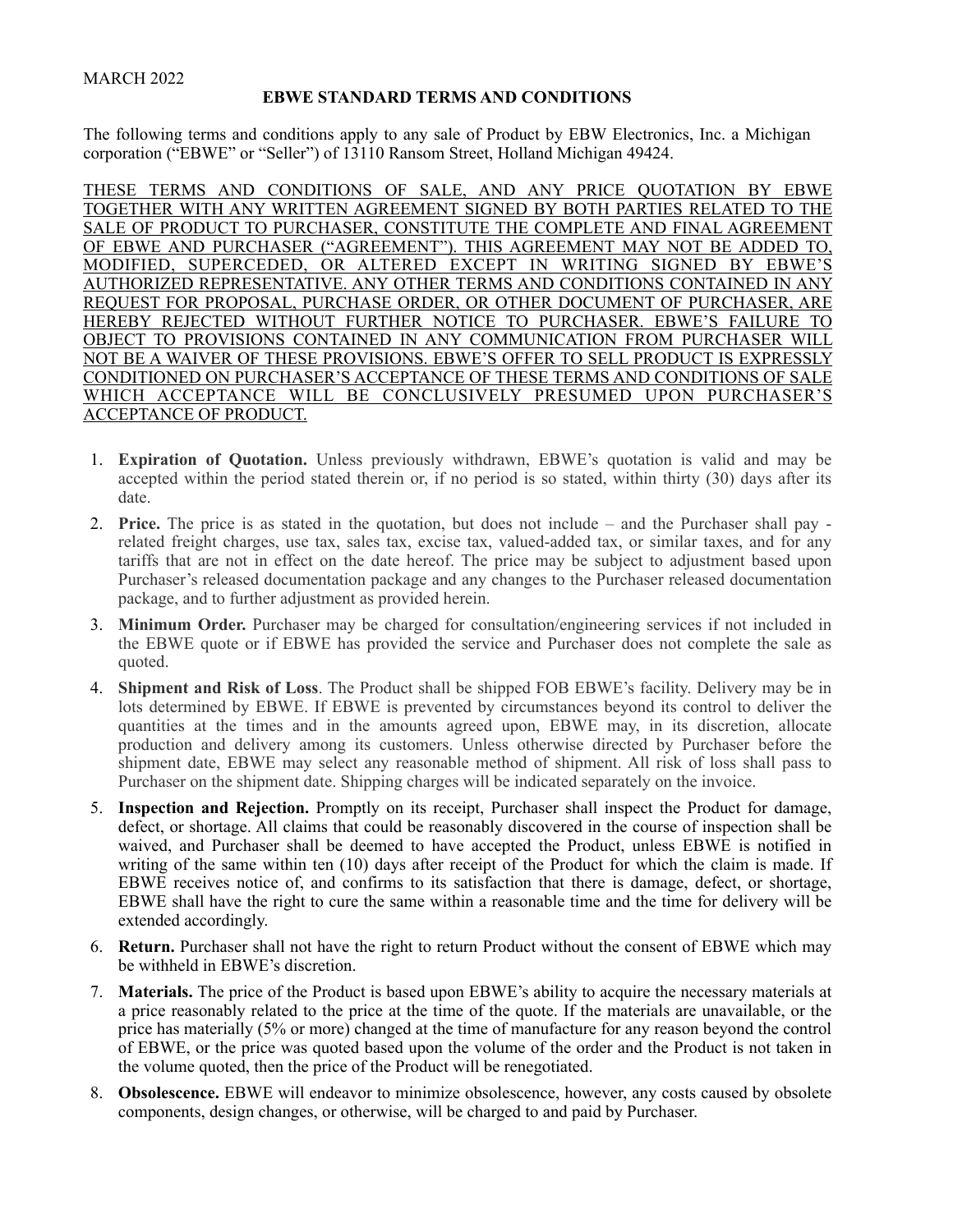- 9. **Cancellation.** Purchaser shall have no right to cancel any purchase without the express written consent of EBWE. EBWE shall have the right to cancel its obligations under this Agreement in the event of a default by Purchaser of its obligations under this Agreement or if Purchaser becomes bankrupt or insolvent. If a cancellation is initiated or approved by EBWE, Purchaser shall reimburse EBWE for development, tooling, and NRE costs, the cost of materials in contemplation of the order for which EBWE is obligated to pay, direct costs incurred by EBWE in connection with its performance, and an additional amount equal to ten (10) percent of the forgoing amounts as a cancellation and processing fee.
- 10. **Delay**. Delivery dates are approximate unless otherwise stated in the quote. EBWE will not responsible for any nonperformance or delay in its performance or for any damages that may be caused by such delay if the delay is directly or indirectly caused by fire, flood, accident, civil unrest, acts of God, war, terrorism, vandalism, accidents, governmental interference or embargo, labor strike, lockout, material unavailability or shortage, or other cause beyond the control of EBWE that interferes with the production, supply, or transportation of the Product or with the supply of materials used in connection with its manufacture.
- 11. **Storage.** If Purchaser delays delivery beyond the date that Purchaser requested, EBWE may charge a storage fee of one percent (1%) per month of the purchase price of the Product for each month after such date until Purchaser takes delivery.
- 12. **Payment.** Unless otherwise stated in the quote, payment terms will be net 30 days without setoff or other deductions or charges. Amounts due that are unpaid after 30 days of EBWE's invoice will bear interest at the rate of  $1\frac{1}{2}\%$  per month or the maximum rate permitted by law, whichever is less, plus collection costs and attorney fees if applicable. If Purchaser does not fulfil payment requirements in accordance with its terms, EBWE may require prepayment, cash on delivery, or other special payment requirement.
- 13. **Replacement parts.** If Purchaser requires EBWE to maintain an inventory of service or replacement parts after fulfilment of the production, Purchaser shall specify the number of units required to meet the obligation, which number shall be added to the purchase order and, if parts are to be held by EBWE, EBWE may at its discretion either (i) charge fees reasonably related to the cost of holding the parts for future availability or (ii) outsource the obligation to a recognized supplier of similar parts in which cases EBWE will be relieved of the obligation.
- 14. **Service requirements.** Service requirements will be quoted at end of life or when quantities and timing are known.
- 15. **Intellectual property.** Purchaser warrants that the manufacture of product according to the specifications provided or approved by Purchaser will not violate any patent, trademark, copyright, or other intellectual property right of any party. Purchaser will indemnify and hold harmless EBWE from and against any claim that the Product infringes on any such right.
- 16. **Warranty.** EBWE warrants that, for a period of 12 months from the date of shipment, the Product under normal use shall be free of defects in workmanship and materials. EBWE shall under no circumstance be liable for incidental, special, or consequential damages, or for loss of any nature arising out of or in connection with the sale of the Product to Purchaser or any resale thereof by Purchaser. This warranty is in lieu of all other warranties, express, statutory, implied, or otherwise made, including warranties of merchantability and fitness for a particular purpose. There is no warranty, and it is disclaimed, with regard to any use of the Product that is not known the EBWE at the time of the quote. Purchaser shall not extend and shall disclaim to Purchaser's customers any warranty on the part of EBWE.
- 17. **Confidential information.** Any information of EBWE and Purchaser that is disclosed to the other or that is received or otherwise accessed incidental to or in connection with this Agreement (collectively, the "Confidential Information"), shall be and remain the property of the disclosing party. Confidential Information may be used only to the extent necessary to perform this Agreement and the parties shall not disclose Confidential Information to any third party. In no event shall Purchaser acquire any right or interest in process information, including related know how, either existing or developed during the course of EBWE performance under this agreement and EBWE shall not acquire any right or interest in any materials or information provided to it by Purchaser. Confidential Information shall not include information which: (i) was in the possession of the other party at the time it was first accessed; (ii) was in the public domain at the time it was disclosed or accessed; (iii) enters the public domain through sources independent of the other party and through no breach of this provision by the other party; (iv) was lawfully obtained from a third party not known by to be under an obligation of confidentiality; or (v) was at any time developed independently of any disclosure or access.